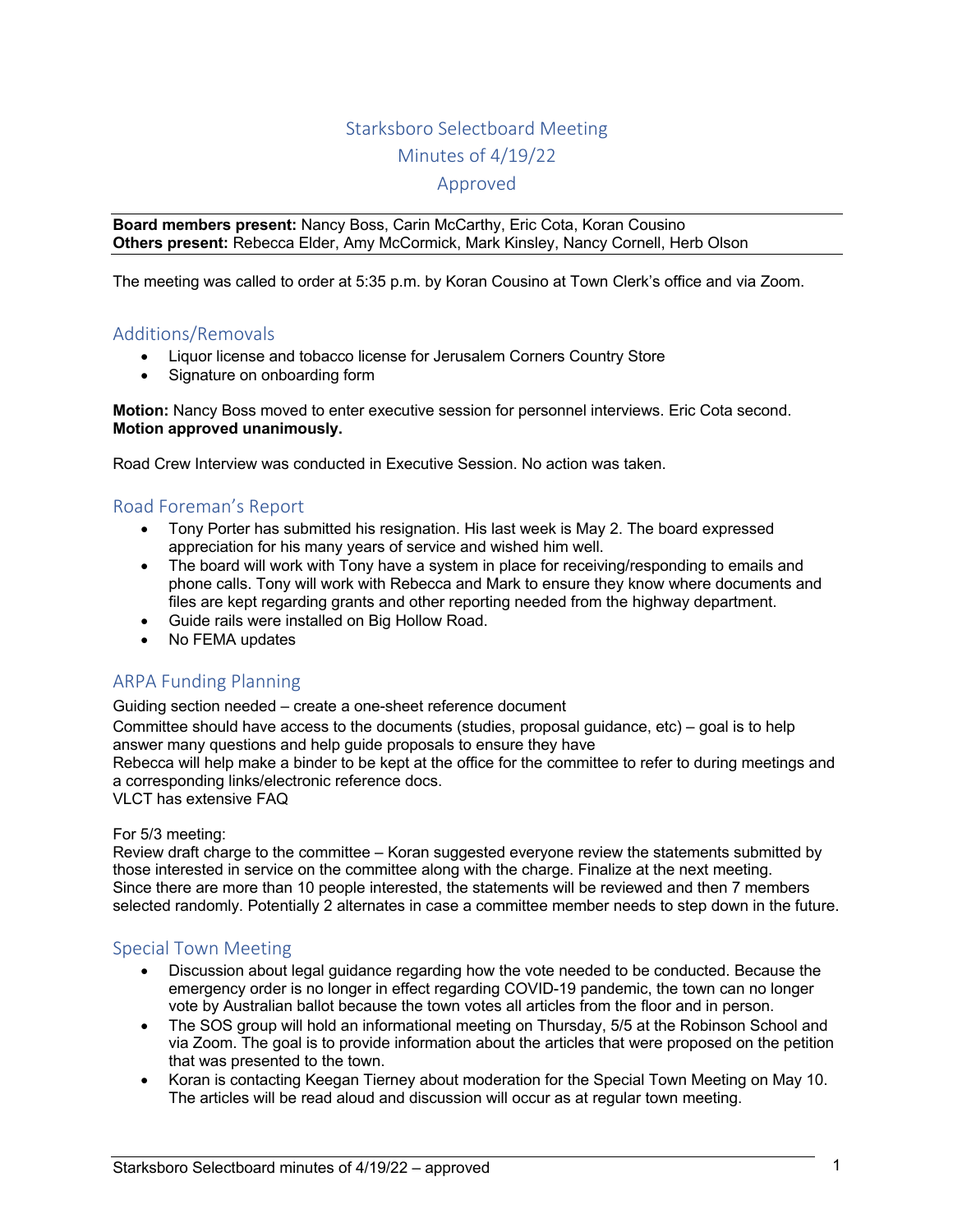• The SOS group will be posting a series of Q&As on FPF and on their website. They will be doing broad outreach to the community including a mailing to all residents.

## Richmond Trail Running Club Footrace

The group requested use of town roads for a footrace on July 9, 2022. The runners will travel over Shaker Hill and Big Hollow Roads. There will be a water station at parking area at the corner of Big Hollow and Hinesburg Hollow Roads. All runners use their own water bottles, there will be no paper cups left behind, signage is minimal and will be removed immediately following the race. Runners must be single

**Motion:** Nancy Boss moved to approve the request from the Richmond Trail Running Club for a footrace on July 9. Carin McCarthy second. **Motion approved unanimously.** 

Eric Cota signed the  $XX$  on behalf of the board.

#### Liquor and Tobacco License

**Motion:** Nancy Boss moved to approve the liquor license and tobacco license for the Jerusalem Corners Country Store. Carin McCarthy second. **Motion approved unanimously.** 

### Treasurer's Report

Recycling donation process – The recycling and audit team jointly recommended a new process to help mitigate risk. The values of donations (\$100-150 per event) don't warrant further security risk mitigation beyond the team's recommendation. The Selectboard agreed and supports the proposal.

VLCT insurance audit is underway for 2021. They do not accept bids as contracts. Mark has created contracts for 5 contractors including all town mowing and the cleaning services.

**Motion:** Nancy Boss moved to accept the Scenic Valley bid for 2022 services as quoted. Eric Cota second. **Motion approved unanimously.**

**Motion:** Nancy Boss moved to approve the slate of contracts to include cleaning, Cota field mowing, landscaping, cemetery mowing with correction to Cota field contract as noted. Carin McCarthy second. **Motion approved KC, NB, CM. Eric Cota abstained.** 

### Warrants for Orders and Payroll

**Motion:** Nancy Boss made a motion to approve the warrants as presented by the Treasurer. Eric Cota second. **Motion approved unanimously.**

#### LEMP Approval

**Motion:** Eric Cota made a motion to approve the Starksboro Local Emergency Management Plan. Nancy Boss second. The board authorized K. Cousino to sign and E.Cota for completion of training. **Motion approved unanimously.**

#### Town appointments

Energy Committee positions still need to be reviewed and appointed. Richard Faesy will be contacted about positions that are up. Rebecca will contact Richard about vetting interest from current members and the positions will also be posted to FPF for new volunteers.

#### Minutes Review

**Motion:** Nancy Boss moved to approve the minutes of 4/5/22 as presented. Carin McCarthy second. **Motion approved unanimously.**